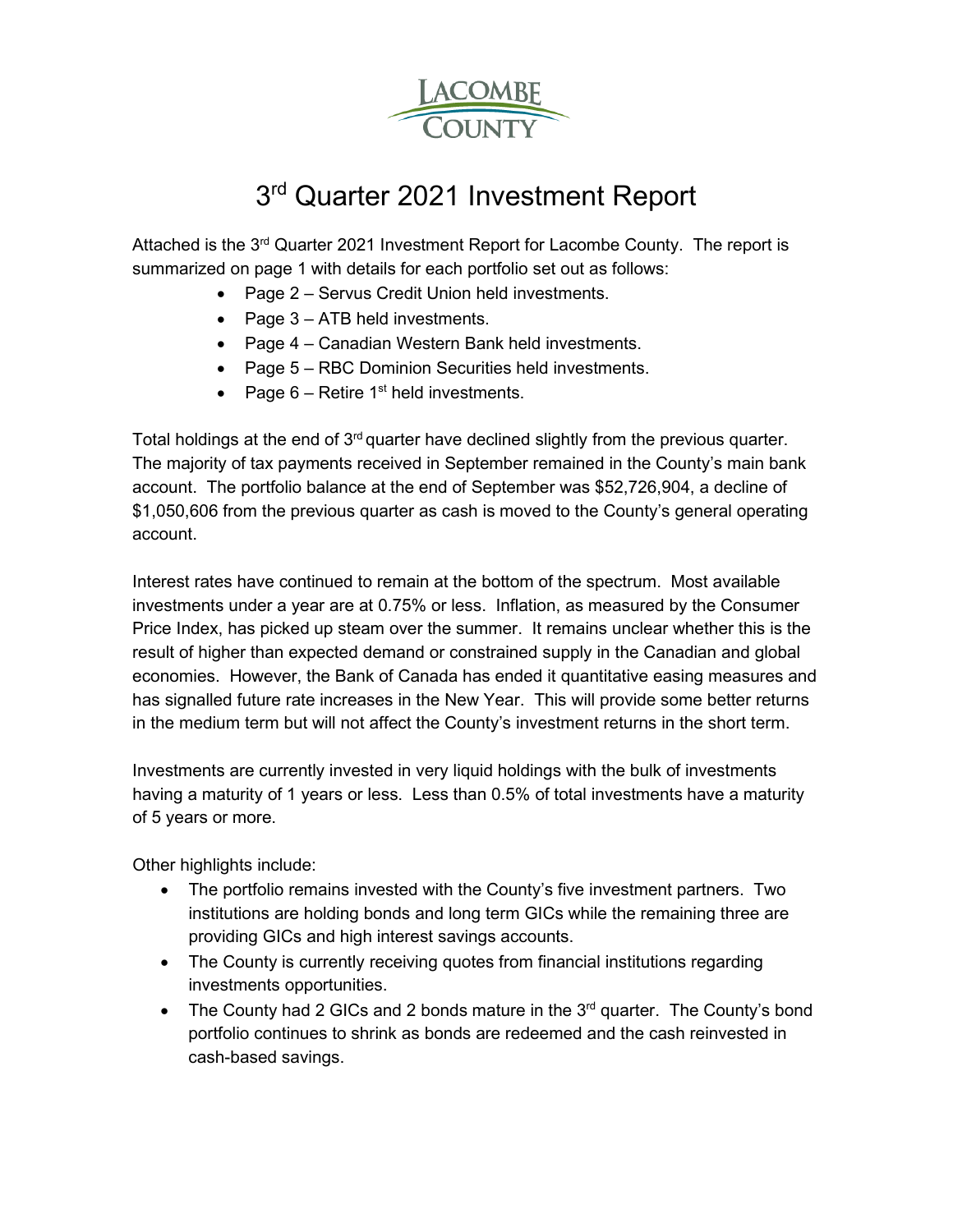

- The average term for most investments is still 1 year or less. Of the \$32.4 million held in short term (less than 1 year) investments, over \$22.1 million is held in savings accounts or 90-day term deposits.
- The following investments will mature in 4<sup>th</sup> Quarter of 2021:
	- o Retire First 1 Bond Province of New Brunswick in December
	- o Servus 2 GICs in October, 1 GIC in November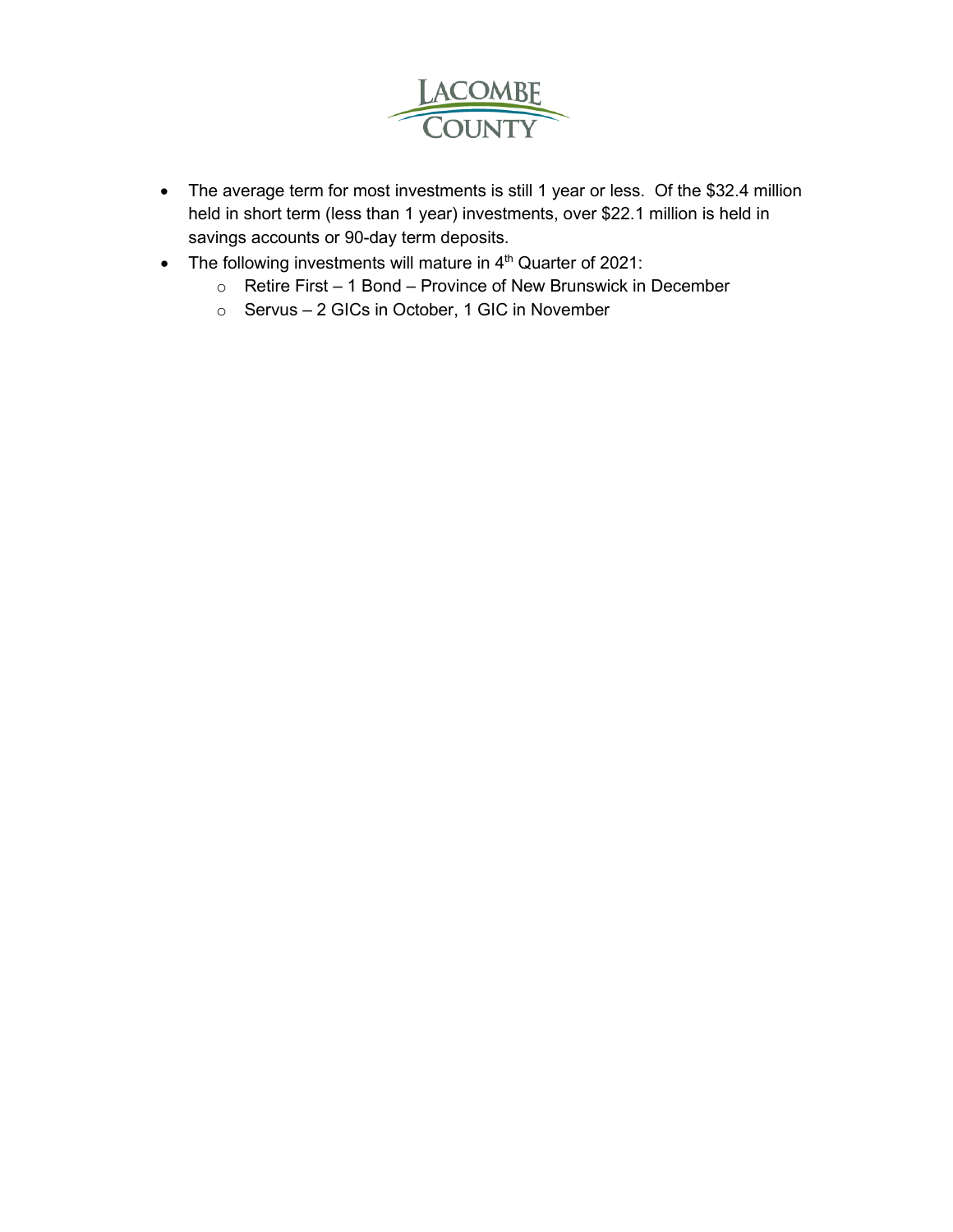## **LACOMBE COUNTY INVESTMENT REPORT AS AT**

**September 30, 2021**

.

| <b>Asset Mix</b>                | <b>Current</b>   |              | <b>Previous</b>         |        |                           |               |           |
|---------------------------------|------------------|--------------|-------------------------|--------|---------------------------|---------------|-----------|
|                                 | Quarter          |              | Quarter                 |        |                           | Change        |           |
|                                 |                  |              |                         |        |                           |               |           |
| <b>By Type</b>                  |                  |              |                         |        |                           |               |           |
| Cash                            | \$14,447,581     |              | 27.40% \$13,942,575     | 25.93% | \$                        | 505,006       | 3.62%     |
| <b>GICs &amp; Term Deposits</b> | 28,851,727       | 54.72%       | 29,962,899              | 55.72% |                           | (1, 111, 172) | $-3.71%$  |
| <b>Bonds and Fixed Income</b>   | 9,427,596        | 17.88%       | 9,872,036               | 18.36% |                           | (444, 440)    | $-4.50%$  |
| Total                           | 52,726,904<br>\$ | 100%         | \$53,777,510            | 100%   | $\mathbf{\$}$             | (1,050,606)   | $-1.95%$  |
|                                 |                  |              |                         |        |                           |               |           |
| <b>By Term</b>                  |                  |              |                         |        |                           |               |           |
| Investments by Term             |                  |              |                         |        |                           |               |           |
| Less than 1 Year                | \$32,432,348     |              | $61.51\%$ \$ 30,633,685 | 56.96% | \$                        | 1,798,663     | 5.87%     |
| 1 to 5 Year                     | 20,074,379       | 38.07%       | 22,589,698              | 42.01% |                           | (2,515,319)   | $-11.13%$ |
| Greater than 5 Year             | 220,177          | 0.42%        | 554,127                 | 1.03%  |                           | (333,950)     | $-60.27%$ |
| Total                           | 52,726,904<br>\$ | 100%         | \$53,777,510            | 100%   | $\boldsymbol{\mathsf{S}}$ | (1,050,606)   | $-1.95%$  |
|                                 |                  |              |                         |        |                           |               |           |
| <b>By Financial Advisor</b>     |                  |              |                         |        |                           |               |           |
| Servus                          | 13,693,333<br>\$ | $25.97\%$ \$ | 14,825,001              | 27.57% | \$                        | (1, 131, 668) | $-7.63%$  |
| <b>ATB</b>                      | 14,055,068       | 26.66%       | 14,032,021              | 26.09% |                           | 23,047        | 0.16%     |
| <b>CWB</b>                      | 15,068,756       | 28.58%       | 15,048,452              | 27.98% |                           | 20,304        | 0.14%     |
| <b>RBC</b>                      | 5,489,241        | 10.41%       | 5,489,241               | 10.21% |                           | 0             | 0.00%     |
| <b>Retire 1st</b>               | 4,420,506        | 8.38%        | 4,382,795               | 8.15%  |                           | 37,711        | 0.86%     |
| Total                           | \$52,726,904     |              | 100% \$ 53,777,510      | 100%   | $\mathfrak{S}$            | (1,050,606)   | $-1.95%$  |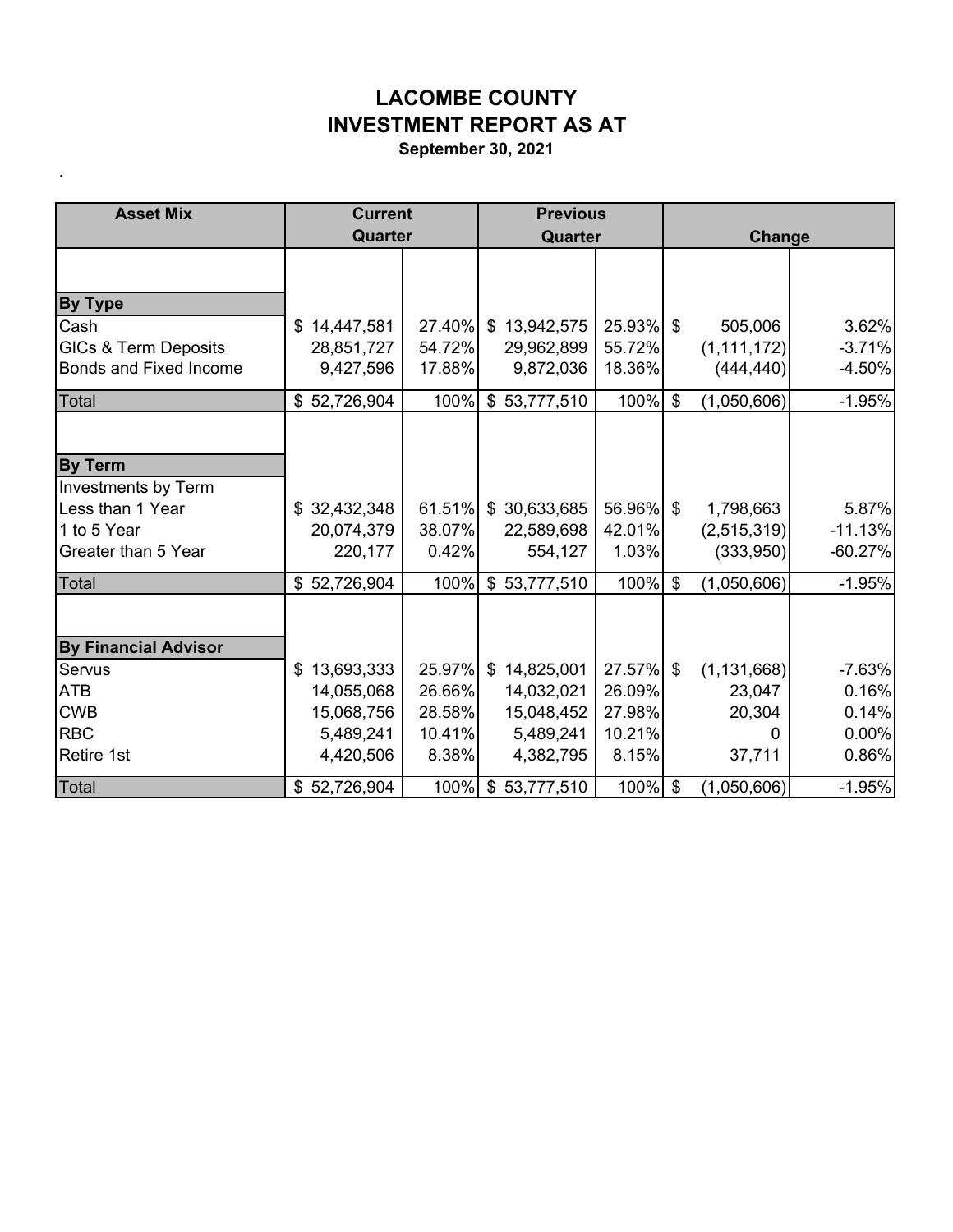| <b>PLACE OF ISSUE</b>               | <b>AMOUNT</b>   | <b>INTEREST</b> | <b>INVESTMENT</b> | <b>MATURITY</b> |                                       |
|-------------------------------------|-----------------|-----------------|-------------------|-----------------|---------------------------------------|
|                                     |                 | <b>RATE</b>     | <b>DATE</b>       | <b>DATE</b>     | <b>Bond Rating/Guarantee</b>          |
| <b>SERVUS CREDIT UNION</b>          |                 |                 |                   |                 | <b>Credit Union Deposit Guarantee</b> |
| GIC #229                            | 6,873.67        | 0.75%           | 30-Sep-20         | 1-Oct-21        |                                       |
| GIC #230                            | 30,849.07       | 0.72%           | 17-Oct-20         | 16-Oct-21       |                                       |
|                                     |                 |                 |                   |                 |                                       |
| <b>SERVUS LONG TERM INVESTMENTS</b> |                 |                 |                   |                 | Credit Union Deposit Guarantee        |
| GIC #162                            | 2,177,824.44    | 2.65%           | 30-Oct-17         | 29-Oct-22       |                                       |
| GIC #202                            | 2,627,328.55    | 3.07%           | 21-Sep-18         | 21-Sep-22       |                                       |
| GIC #210                            | 2,124,032.72    | 3.05%           | 27-Nov-18         | 27-Nov-21       |                                       |
| GIC #211                            | 2,139,008.56    | 3.10%           | 27-Nov-18         | 27-Nov-22       |                                       |
| GIC #216                            | 3,028,776.99    | 2.80%           | 12-Feb-19         | 11-Feb-23       |                                       |
| <b>TOTAL SERVUS CREDIT</b>          | \$12,134,694.00 |                 |                   |                 |                                       |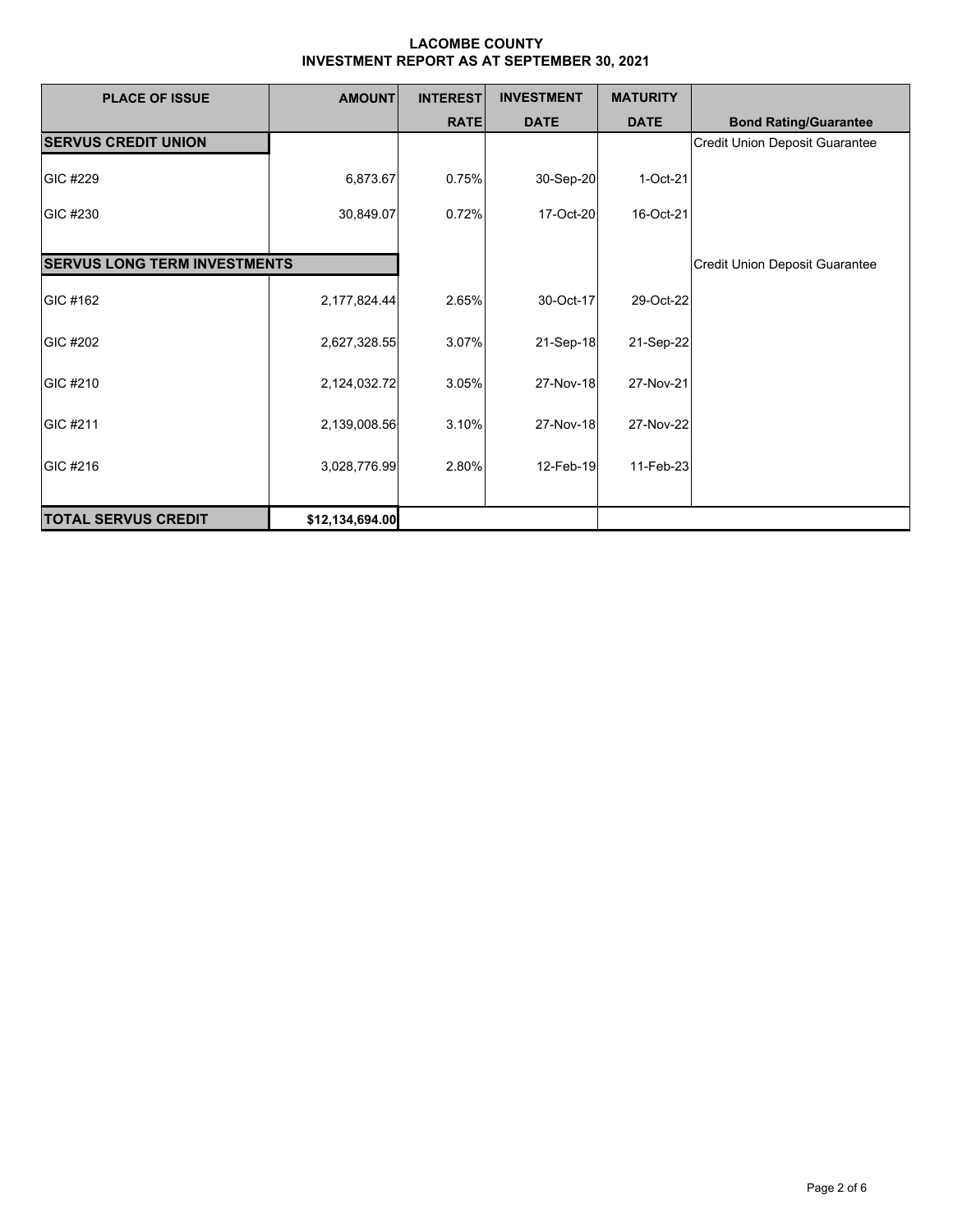| <b>PLACE OF ISSUE</b>        | <b>AMOUNT</b>   | <b>INTEREST</b> | <b>INVESTMENT</b> | <b>MATURITY</b> |                               |
|------------------------------|-----------------|-----------------|-------------------|-----------------|-------------------------------|
|                              |                 | <b>RATE</b>     | <b>DATE</b>       | <b>DATE</b>     | <b>Bond Rating/Guarantee</b>  |
| <b>ATB FINANCIAL</b>         |                 |                 |                   |                 |                               |
| <b>Notice Demand Account</b> | 89,638.06       | 0.85%           | 19-Sep-19         |                 | 30-Sep-21 Province of Alberta |
| <b>Cash Account</b>          | 13,965,430.20   | 0.65%           |                   |                 | 30-Sep-21 Povince of Alberta  |
| <b>TOTAL ATB FINANCIAL</b>   | \$14,055,068.26 |                 |                   |                 |                               |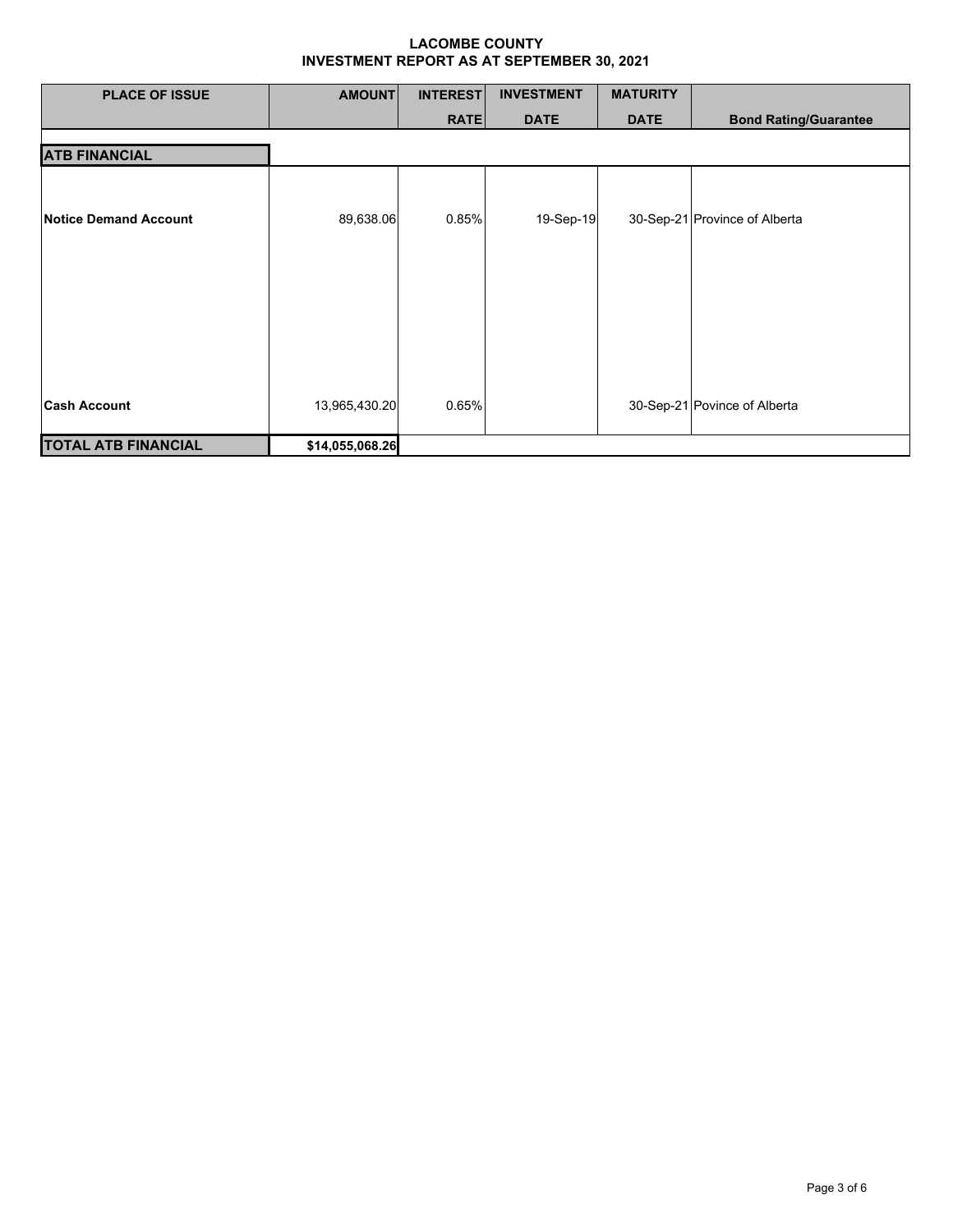| <b>PLACE OF ISSUE</b>        | <b>AMOUNT</b>   | <b>INTEREST</b> | <b>INVESTMENT</b> | <b>MATURITY</b> |                              |
|------------------------------|-----------------|-----------------|-------------------|-----------------|------------------------------|
|                              |                 | <b>RATE</b>     | <b>DATE</b>       | <b>DATE</b>     | <b>Bond Rating/Guarantee</b> |
| <b>CANADIAN WESTERN BANK</b> |                 |                 |                   |                 |                              |
|                              |                 |                 |                   |                 |                              |
| <b>Flex Notice Account</b>   | 8,068,755.60    | 1.00%           | 24-Dec-20         | 30-Jun-21       |                              |
| GIC #101013158957            | 6,000,000.00    | 0.85%           | 24-Dec-20         | 24-Dec-23       |                              |
| GIC #101013158798            | 1,000,000.00    | 1.45%           | 24-Dec-20         | 24-Dec-22       |                              |
|                              |                 |                 |                   |                 |                              |
|                              |                 |                 |                   |                 |                              |
|                              |                 |                 |                   |                 |                              |
|                              |                 |                 |                   |                 |                              |
| TOTAL CANADIAN WESTERN BANK  | \$15,068,755.60 |                 |                   |                 |                              |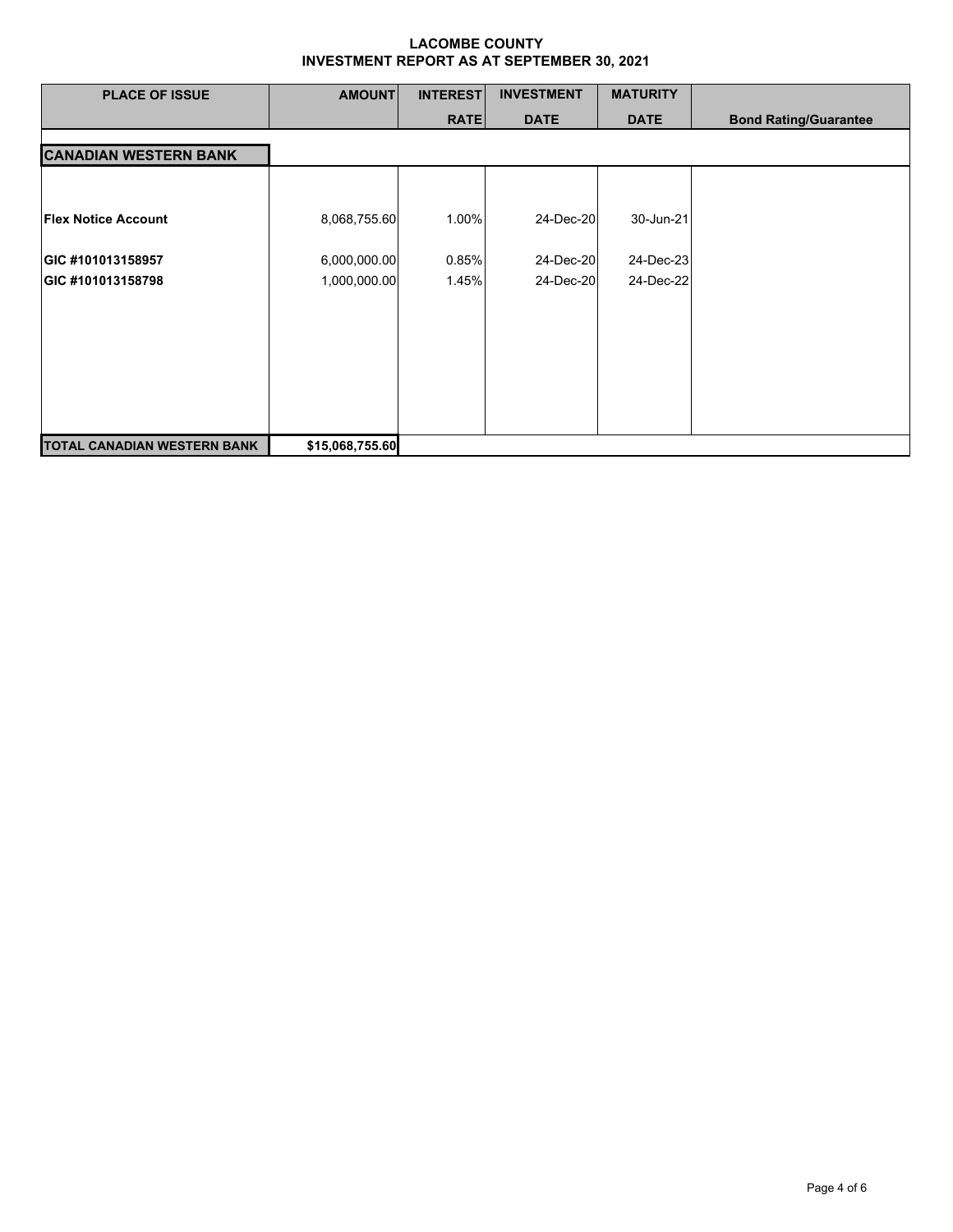| <b>PLACE OF ISSUE</b>          | <b>AMOUNT</b>  | <b>INTEREST</b><br><b>RATE</b> | <b>MATURITY</b><br><b>AMOUNT</b> | <b>INVESTMENT</b><br><b>DATE</b> | <b>MATURITY</b><br><b>DATE</b> | <b>Bond Rating/Guarantee</b>       |
|--------------------------------|----------------|--------------------------------|----------------------------------|----------------------------------|--------------------------------|------------------------------------|
| <b>RBC DOMINION SECURITIES</b> |                |                                |                                  |                                  |                                |                                    |
| <b>Province of Quebec</b>      | 250,068.21     | 3.26%                          | 342,888.00                       | 02-Jun-14                        | 01-Apr-24                      | $R1$ (mid)<br>A(high)              |
| <b>Province of Quebec</b>      | 199,662.42     | 3.47%                          | 314,330.00                       | 21-Dec-16                        | 01-Apr-30                      | $R1$ (mid)<br>A(high)              |
| <b>B2B Bank</b>                | 88,000.00      | 2.15%                          | 97,875.62                        | 31-May-17                        |                                | 31-May-22 Canada Deposit Insurance |
| <b>Laurentian Bank</b>         | 88,000.00      | 2.15%                          | 97,875.62                        | 31-May-17                        |                                | 31-May-22 Canada Deposit Insurance |
| <b>Canadian Tire Bank</b>      | 88,000.00      | 2.15%                          | 97,875.62                        | 31-May-17                        |                                | 31-May-22 Canada Deposit Insurance |
| <b>Versa Bank</b>              | 88,000.00      | 2.15%                          | 97,875.62                        | 31-May-17                        |                                | 31-May-22 Canada Deposit Insurance |
| <b>Province of Ontario</b>     | 262,778.48     | 2.66%                          | 369,746.00                       | 05-Jun-17                        | 02-Jun-30                      | $R1$ (mid)<br>AA(low)              |
| <b>Province of Ontario</b>     | 220, 177. 47   | 2.38%                          | 281,737.00                       | 09-Jun-17                        | 02-Dec-27                      | $R1$ (mid)<br>AA(low)              |
| <b>Nova Scotia Power</b>       | 443,557.97     | 2.40%                          | 500,986.00                       | 08-Jan-18                        | 26-Feb-23                      | $R1$ (mid)<br>A(high)              |
| Quebec Hydro                   | 560,662.31     | 2.55%                          | 639,643.00                       | 25-May-18                        | 15-Aug-23                      | $R1$ (mid)<br>A(high)              |
| <b>Province of Ontario</b>     | 378,137.34     | 2.51%                          | 430,672.00                       | 12-Jun-18                        | 08-Sep-23                      | $R1$ (mid)<br>AA(low)              |
|                                |                |                                |                                  |                                  |                                |                                    |
| <b>Canadian Western Bank</b>   | 85,000.00      | 3.27%                          | 99,845.55                        | 11-Jun-18                        |                                | 12-Jun-23 Canada Deposit Insurance |
| <b>Home Trust Company</b>      | 85,000.00      | 3.18%                          | 99,410.99                        | 11-Jun-18                        |                                | 12-Jun-23 Canada Deposit Insurance |
| <b>Laurentian Bank</b>         | 85,000.00      | 3.20%                          | 99,507.42                        | 11-Jun-18                        |                                | 12-Jun-23 Canada Deposit Insurance |
| <b>Peoples Trust</b>           | 85,000.00      | 3.10%                          | 99,025.98                        | 11-Jun-18                        |                                | 12-Jun-23 Canada Deposit Insurance |
| <b>SBI Canada Bank</b>         | 85,000.00      | 2.95%                          | 98,307.30                        | 11-Jun-18                        |                                | 12-Jun-23 Canada Deposit Insurance |
| <b>Royal Bank</b>              | 474,812.00     | 3.10%                          | 536,483.47                       | 20-Dec-18                        | 20-Dec-22                      | R1(high)<br>AA                     |
| <b>Bank of Nova Scotia</b>     | 1,259,935.00   | 1.62%                          | 1,301,087.55                     | 25-May-20                        | 25-May-22                      | R1(high)<br>AA                     |
| <b>Bank of Nova Scotia</b>     | 662,450.00     | 1.52%                          | 682,798.40                       | 04-Jun-20                        | 06-Jun-22                      | R1(high)<br>AA                     |
|                                |                |                                |                                  |                                  |                                |                                    |
| <b>Cash Account</b>            | 0.00           |                                |                                  |                                  |                                |                                    |
| <b>TOTAL RBC DOMINION</b>      | \$5,489,241.20 |                                |                                  |                                  |                                |                                    |